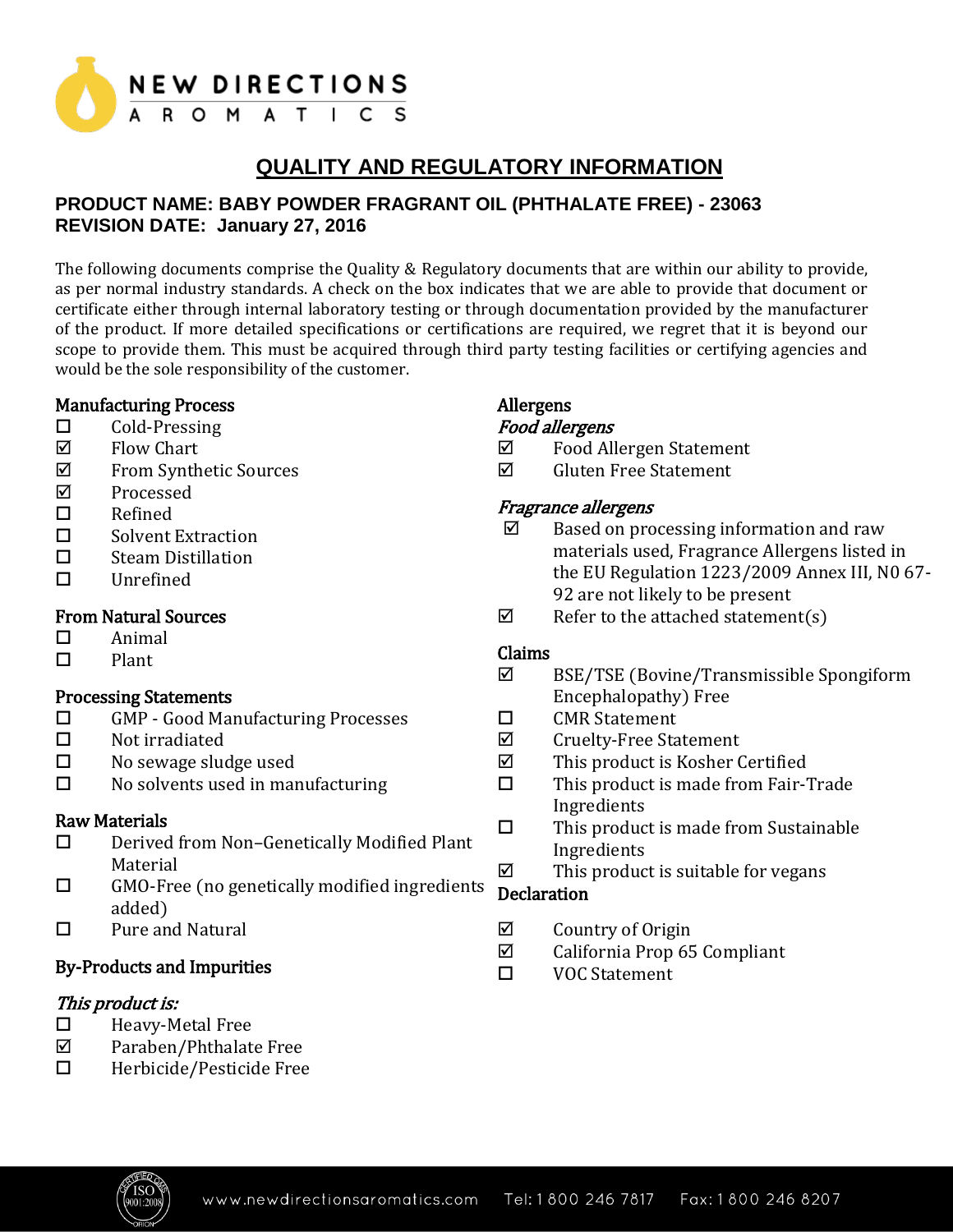

# **FLOW CHART**

## **PRODUCT NAME: BABY POWDER FRAGRANT OIL (PHTHALATE FREE) - 23063**



# PARABEN/PHTHALATE-FREE STATEMENT

#### Disclaimer & Caution

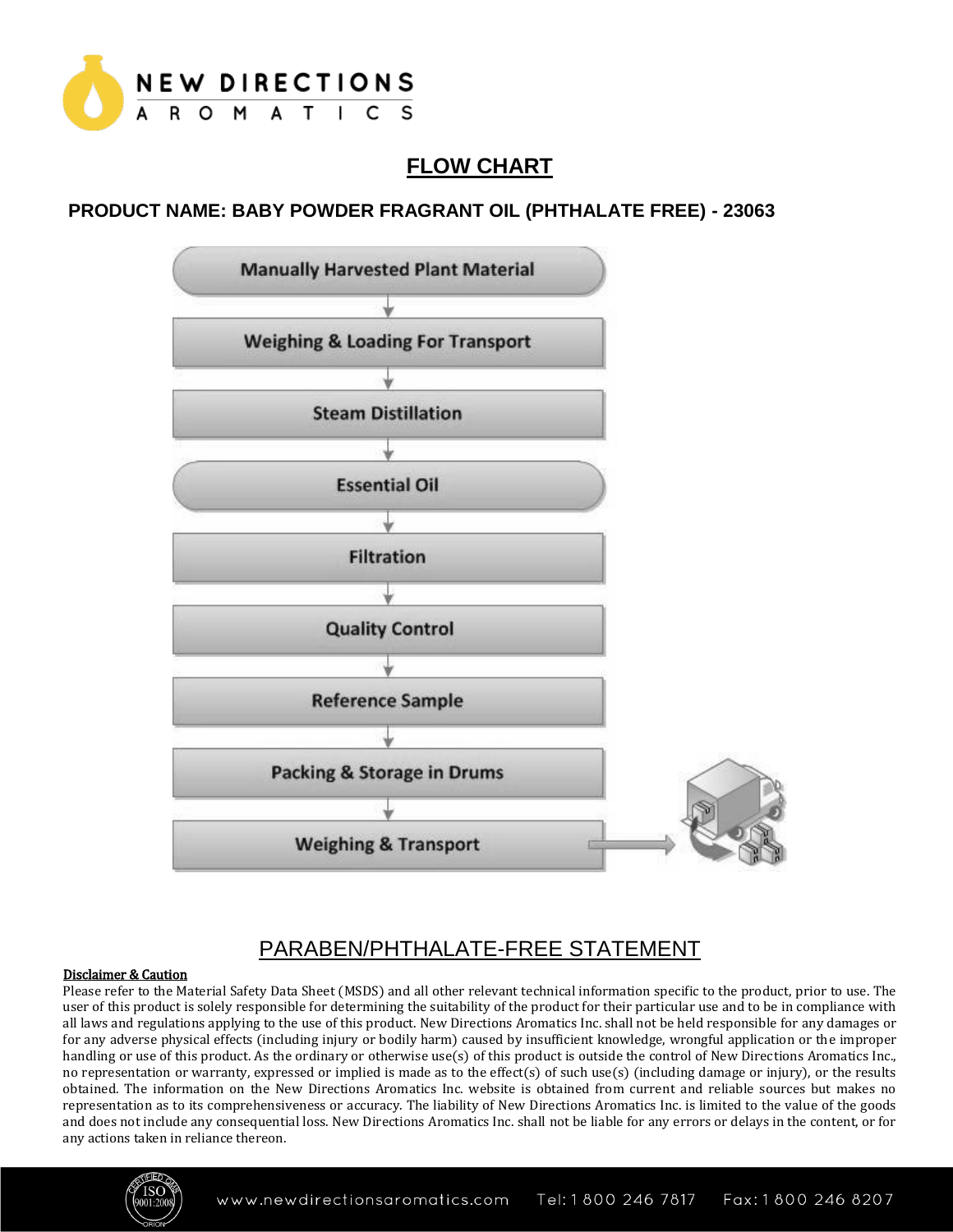

## **PRODUCT NAME: BABY POWDER FRAGRANT OIL (PHTHALATE FREE) - 23063**

We hereby certify that this product was not produced with parabens or phthalates, nor does it contain any.

#### Disclaimer & Caution

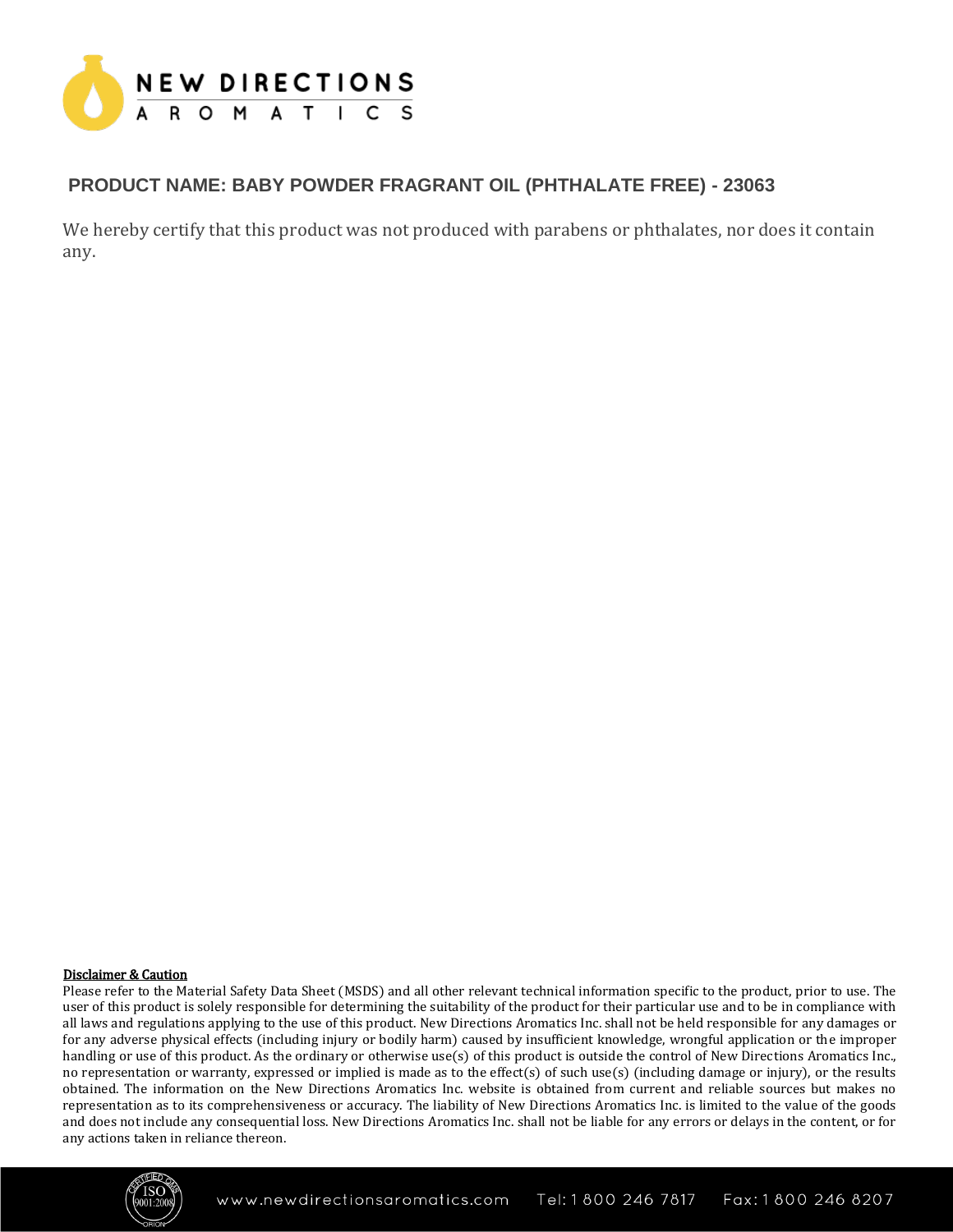

# **FOOD ALLERGEN INFORMATION**

## **PRODUCT NAME: BABY POWDER FRAGRANT OIL (PHTHALATE FREE) - 23063**

| Component                                       | Present in the product |
|-------------------------------------------------|------------------------|
| Peanuts (and/or derivatives,) e.g., protein oil | No                     |
| Tree Nuts (and/or derivatives)                  | N <sub>0</sub>         |
| Sesame Seeds (and/or derivatives)               | N <sub>0</sub>         |
| Wheat                                           | N <sub>0</sub>         |
| Gluten                                          | N <sub>0</sub>         |
| Soybeans (and/or derivatives)                   | No                     |
| Dairy (including lactose) or Eggs               | N <sub>0</sub>         |
| Fish or their products                          | N <sub>0</sub>         |
| Shellfish or their products                     | No                     |
| Meat (and/or derivatives) or Bovine Material    | No                     |
| Tartrazine                                      | N <sub>0</sub>         |
| Sulphites (and derivatives)                     | N <sub>o</sub>         |

Further, none of the above substances were present in the processing plant.

#### Disclaimer & Caution

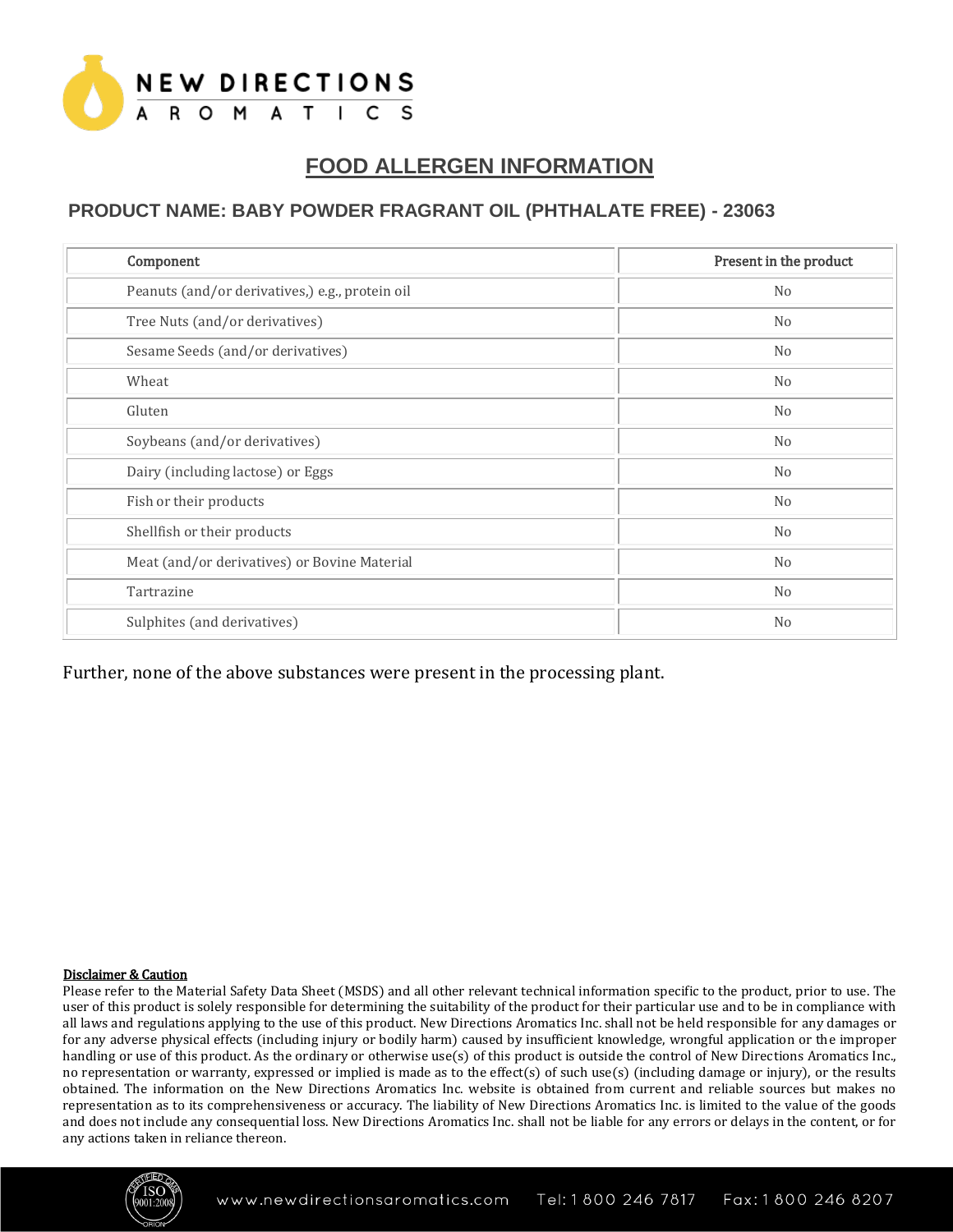

# **GLUTEN STATEMENT**

## **PRODUCT NAME: BABY POWDER FRAGRANT OIL (PHTHALATE FREE) - 23063**

We hereby certify that this product is gluten-free, nor was it manufactured with any ingredients containing gluten.

#### Disclaimer & Caution

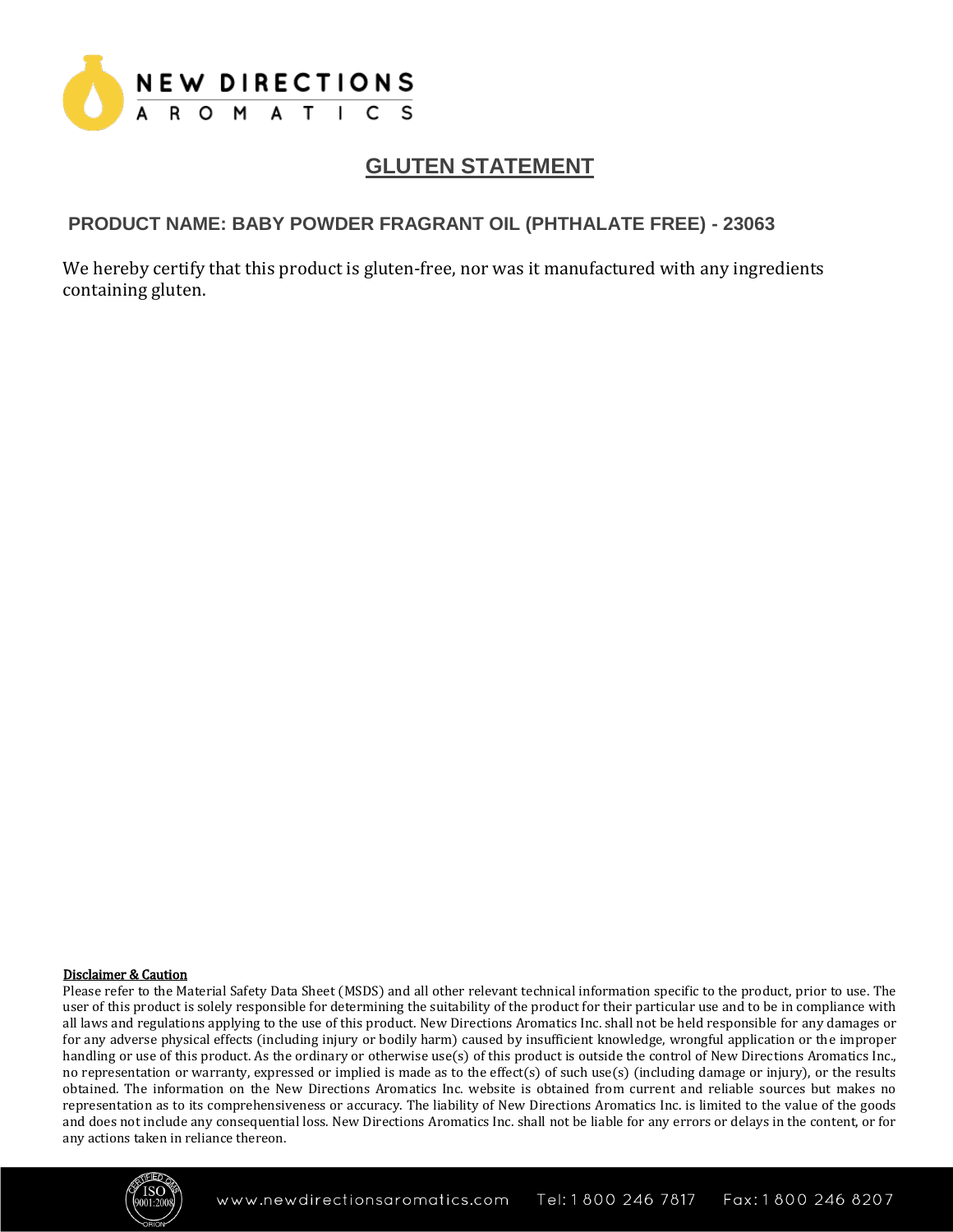

# **IFRA STANDARDS CONFORMITY CERTIFICATE**

### PRODUCT NAME: BABY POWDER FRAGRANT OIL (PHTHALATE FREE) - 23063

We certify that the above compound is in compliance with the Standards of the INTERNATIONAL FRAGRANCE ASSOCIATION (IFRA), 48th Amendment to the IFRA Code of Practice (June 2015), provided it is used in the following concentration levels for the application listed:

| Application      | Maximum usage rate |
|------------------|--------------------|
| Categories 1 & 6 | Not Allowed        |
| Category 2       | 2.44               |
| Category 3       | 9.41               |
| Category 4       | 30.13              |
| Category 5       | 15.06              |
| Category 7       | 5.64               |
| Category 8       | $\overline{2}$     |
| Category 9       | 5                  |
| Category 10      | 2.5                |
| Category 11      | No Limit           |

The IFRA Standards regarding use restrictions are based on safety assessments by the Panel of Experts of the RESEARCH INSTITUTE FOR FRAGRANCE MATERIALS (RIFM) and are enforced by the IFRA Scientific Committee.

Evaluation of individual Fragrance ingredients is made according to the safety standards contained in the relevant section of the IFRA Code of Practice.

It is the ultimate responsibility of our customer to ensure the safety of the final product (containing this fragrance) by further testing if need be.

Recommendation: Information about presence and concentration of IFRA restricted/ prohibited materials in the fragrance compound is as follows:

#### IFRA restricted materials:

| <b>INGREDIENT NAME</b>                               | <b>CAS NUMBER</b> | mg/kg    |
|------------------------------------------------------|-------------------|----------|
| Ionone, methyl-                                      | 1335-46-2         | $5 - 10$ |
| 2H-1-Benzopyran-2-one                                | $91 - 64 - 5$     | $5 - 10$ |
| 1,6-Octadien-3-ol, 3,7-dimethyl-                     | $78-70-6$         | $1 - 5$  |
| 6-Octen-1-ol, 3,7-dimethyl-                          | 106-22-9          | $1 - 5$  |
| Heptanal, 2-(phenylmethylene                         | 122-40-7          | $1 - 5$  |
| Cyclohexene, 1-methyl-4-(1-methylethenyl)-, (R)-     | 5989-27-5         | $1 - 5$  |
| Acetophenone, 3,5-dinitro-2,6-dimethyl-4-tert-butyl- | $81 - 14 - 1$     | $0 - 1$  |
| Benzenemethylal                                      | 100-52-7          | $0 - 1$  |

Disclaimer: This Certificate provides restrictions for use of the specified product based only on those materials restricted by IFRA Standards for the toxicity endpoint(s) described in each Standard. This Certificate does not provide certification of a comprehensive safety assessment of all product constituents.

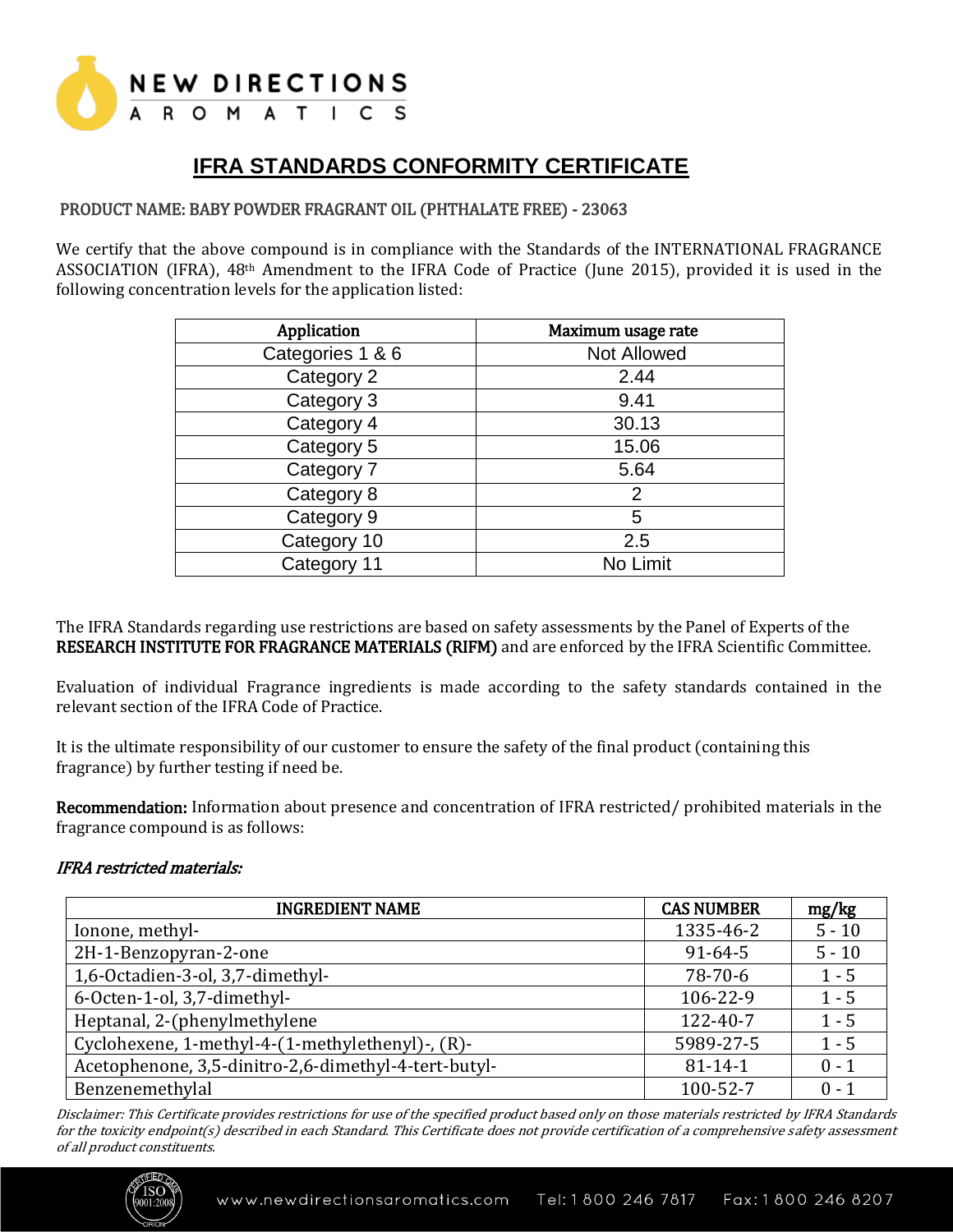

## IFRA prohibited materials:

|                          | <b>FRIENER MALLE</b><br>------<br>ıN٥<br>ιMΕ<br>г.<br>. | <b>ATTEN FRAME</b><br>c<br>л.<br>w<br>$\mathbf{r}$ | mg<br>1.75 |
|--------------------------|---------------------------------------------------------|----------------------------------------------------|------------|
| N/<br>$\Lambda$<br>11/11 |                                                         |                                                    |            |

## Table1: IFRA Categories For Dermal Sensitization

| <b>Finished Product Types</b>                                                                                                                                                                                                                                                                | <b>IFRA Category</b> |
|----------------------------------------------------------------------------------------------------------------------------------------------------------------------------------------------------------------------------------------------------------------------------------------------|----------------------|
| Toys; Lip Products Of All Types (Solid And Liquid Lipsticks, Balms, Clear<br>Or Colored Etc.).                                                                                                                                                                                               | Category 1           |
| Deodorant And Antiperspirant Products Of All Types (Spray, Stick, Roll-                                                                                                                                                                                                                      |                      |
| On, Under-Arm And Body Etc.).                                                                                                                                                                                                                                                                | Category 2           |
| Hydroalcoholic Products Applied To Recently Shaved Skin (Edt Range).                                                                                                                                                                                                                         | Category 3.A         |
| Hydroalcoholic Products Applied To Recently Shaved Skin (Fine<br>Fragrance Range).                                                                                                                                                                                                           | Category 3.B         |
| Eye Products Of All Types (Eye Shadow, Mascara, Eyeliner, Eye Make-Up,<br>Etc.) Including Eye Cream Men's Facial Creams And Balms.                                                                                                                                                           | Category 3.C         |
| Tampons                                                                                                                                                                                                                                                                                      | Category 3.D         |
| Hydroalcoholic Products Applied To Unshaved Skin (Edt Range)<br>Ingredients Of Perfume Kits; Scent Strips For Hydroalcoholic Products,<br>"Scratch And Sniff", Other Paper Products Not Mentioned Elsewhere For<br>Which Skin Exposure Is Only Incidental (E.G. Spectacle Cleaning Tissues). | Category 4.A         |
| Hydroalcoholic Products Applied To Unshaved Skin (Fine<br>Fragrance Range).                                                                                                                                                                                                                  | Category 4.B         |
| Hair Styling Aids And Hair Sprays Of All Types (Pumps, Aerosol Sprays,<br>Etc.); Hair Deodorant Body Creams, Oils, Lotions Of All Types (Including<br>Baby Creams, Lotions, Oils) Fragrance<br>Compounds For Cosmetic Kits, Foot Care Products.                                              | Category 4.C         |
| <b>Fragrancing Cream</b>                                                                                                                                                                                                                                                                     | Category 4.D         |
| Women's Facial Creams/Facial Make-Up (Excluding Eye Cream); Facial<br>Masks; Hand Cream; Wipes Or Refreshing Tissues For Face, Neck, Hands,<br><b>Body</b>                                                                                                                                   | Category 5           |
| Mouthwash, Toothpaste                                                                                                                                                                                                                                                                        | Category 6           |
| Intimate Wipes; Baby Wipes                                                                                                                                                                                                                                                                   | Category 7 A         |
| Insect Repellent (Intended To Be Applied To The Skin)                                                                                                                                                                                                                                        | Category 7 B         |
| Make-Up Removers Of All Types (Not Including Face Cleansers) Hair<br>Styling Aids Non-Spray Of All Types (Mousse, Gels, Leave-In Conditioners<br>Etc.) Nail Care; All Powders & Talcs (Including Baby Powders And Talcs)                                                                     | Category 8           |
| Liquid Soap, Bar Soap (Toilet Soap); Depilatory; Conditioner (Rinse-Off),                                                                                                                                                                                                                    | Category 9.A         |

Disclaimer: This Certificate provides restrictions for use of the specified product based only on those materials restricted by IFRA Standards for the toxicity endpoint(s) described in each Standard. This Certificate does not provide certification of a comprehensive safety assessment of all product constituents.

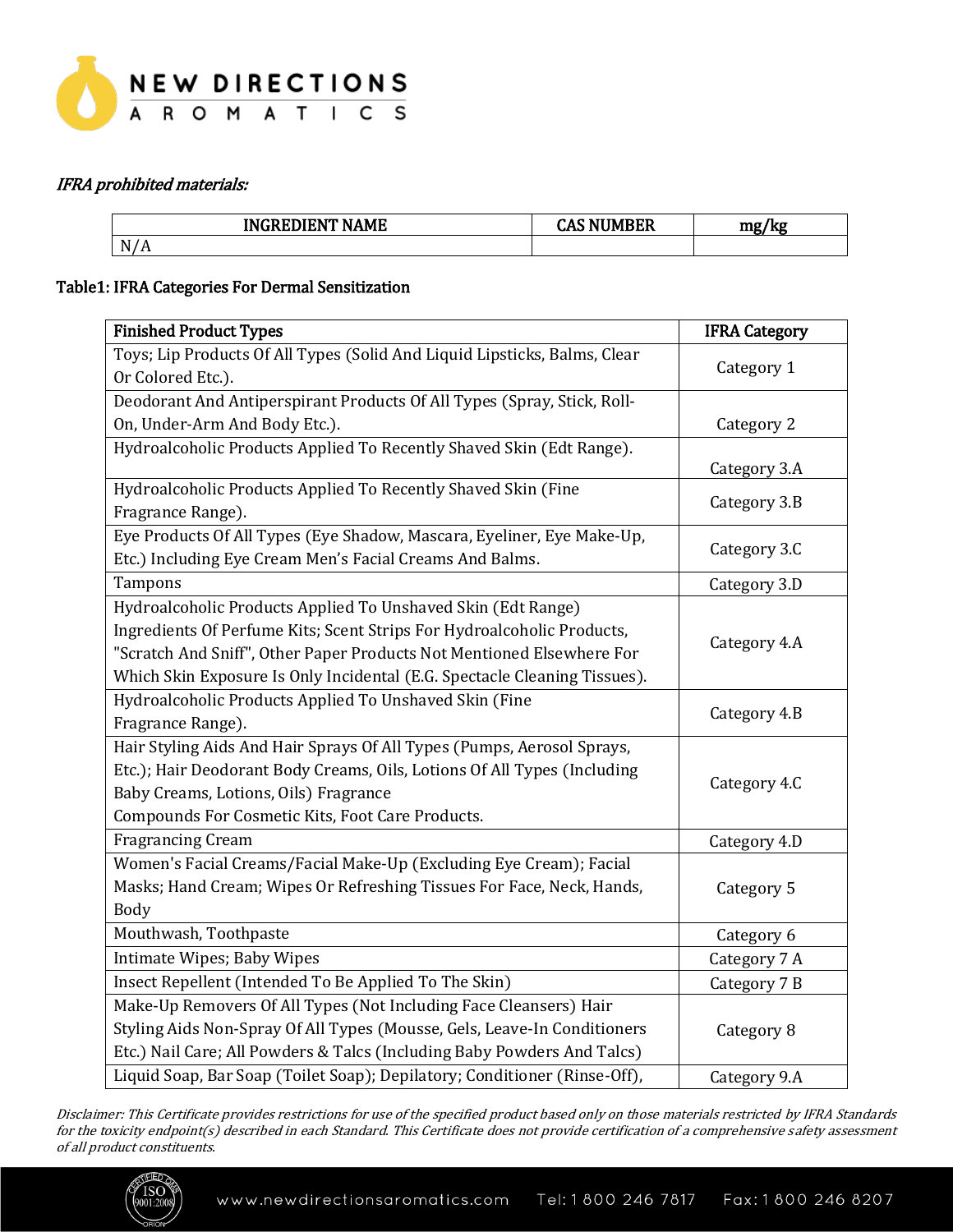

# NEW DIRECTIONS<br>A R O M A T | C S

| Shampoos Of All Types (Including Baby Shampoos) Face Cleansers Of All       |               |
|-----------------------------------------------------------------------------|---------------|
| Types (Washes, Gels, Scrubs, Etc.)                                          |               |
| Shaving Creams Of All Types (Stick, Gels, Foams, Etc.) Body Washes Of All   |               |
| Types (Including Baby Washes); Shower Gels Of All Types; Bath Gels,         |               |
| Foams, Mousses, Salts, Oils And Other Products Added To Bathwater           |               |
| Feminine Hygiene Pads / Liners                                              | Category 9.B  |
| 'Other' Aerosols (Including Air Fresheners Sprays But Not Including         |               |
| Deodorant/Antiperspirants, Hair Styling Aids Spray)                         | Category 9.C  |
| Hand Wash/Machine Wash Laundry Detergents Of All Types (Liquid,             |               |
| Powder, Tablet, Etc.) Including Laundry Bleaches; Other Household           |               |
| Cleaning Products (Fabric Cleaners, Soft Surface Cleaners, Carpet Cleaners  |               |
| Etc.);Dry Cleaning Kits; Fabric Softeners Of All Types Including Fabric     |               |
| <b>Softener Sheets</b>                                                      | Category 10.A |
| Hand Dishwashing Detergent. Hard Surface Cleaners Of All Types              |               |
| (Bathroom And Kitchen Cleansers, Furniture Polish Etc.)                     |               |
| Shampoos For Pets.                                                          |               |
| Diapers; Toilet Seat Wipes.                                                 | Category 10.B |
| All Non-Skin Contact, Including: Air Fresheners And Fragrancing Of All      |               |
| Types (Excluding Aerosol Products): Plug-Ins, Solid Substrate, Membrane     |               |
| Delivery; Toilet Blocks; Joss Sticks, Incense; Insecticides (Mosquito Coil, |               |
| Paper, Electrical, Etc., Excluding Aerosols); Plastic Articles (Excluding   | Category 11.A |
| Toys); Candles; Fuels; Paints; Floor Wax; Liquid Refills For Air Fresheners |               |
| (Cartridge System).                                                         |               |
| All Incidental Skin Contact, Including: Machine Dish Wash Detergents And    |               |
| Deodorizers. Machine Only Laundry Detergents (E.G. Liquitabs)               | Category 11.B |
| Deodorizers/Maskers (E.G. Fabric Drying Machine Deodorizers, Carpet         |               |
| Powder) Potpourri, Fragrancing Sachets, Liquid Refills For Air Fresheners   |               |
| (Non-Cartridge Systems), Etc. Shoe Polishes; Cat Litter; Animal Sprays      |               |
| (Excluding Aerosols); Treated Textiles (E.G. Starch Sprays, Fabric Treated  |               |
| With Fragrances After Wash, Deodorizers For Textiles Or Fabrics, Tights     |               |
| With Moisturizers); Odored Distilled Water (That Can Be Added To Steam      |               |
| Irons).                                                                     |               |

Disclaimer: This Certificate provides restrictions for use of the specified product based only on those materials restricted by IFRA Standards for the toxicity endpoint(s) described in each Standard. This Certificate does not provide certification of a comprehensive safety assessment of all product constituents.

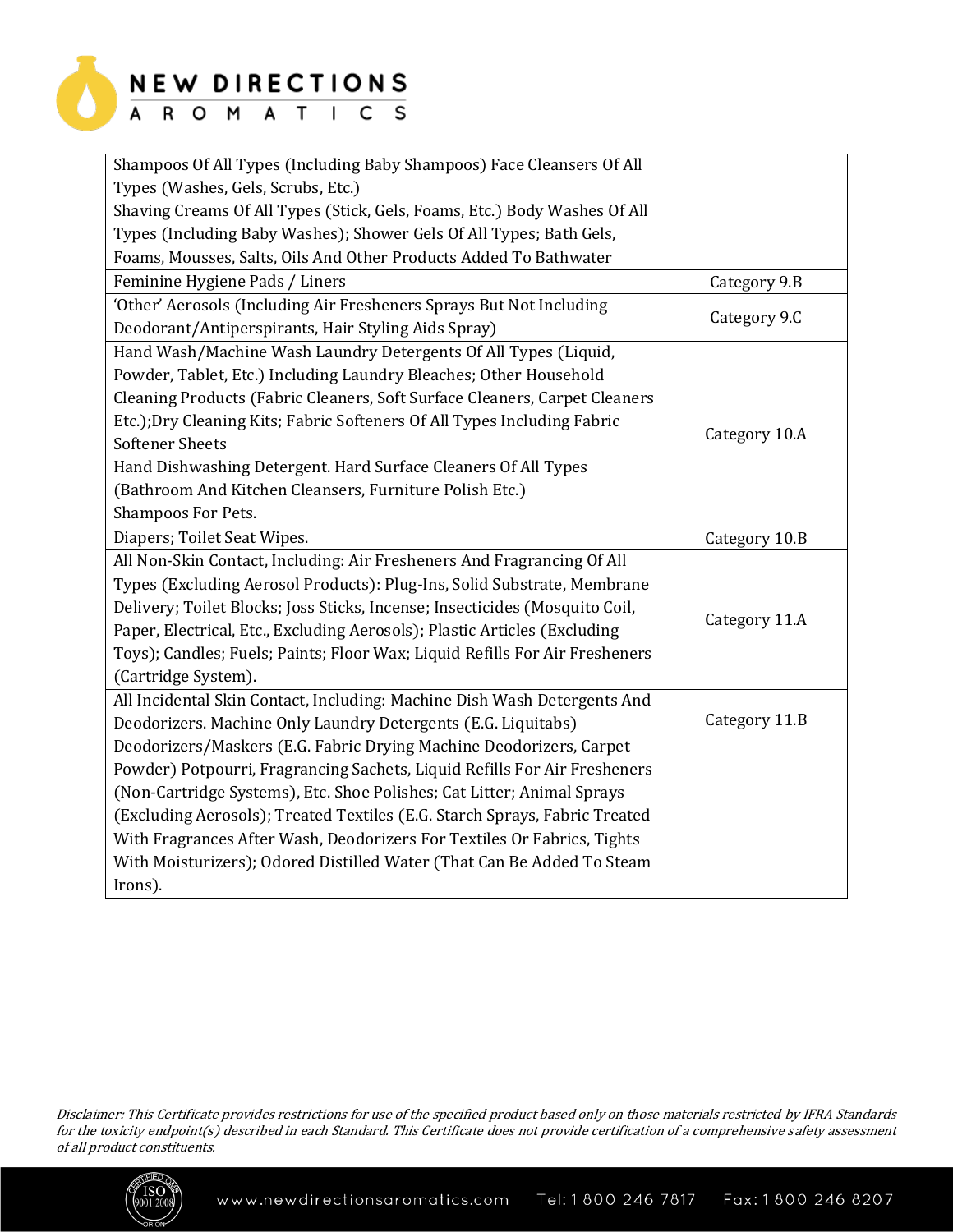

# **IFRA FRAGRANCE ALLERGEN STATEMENT**

PRODUCT NAME: BABY POWDER FRAGRANT OIL (PHTHALATE FREE) - <sup>23063</sup>

| Ingredients                                                  | <b>CAS Number</b> | ppm              |
|--------------------------------------------------------------|-------------------|------------------|
| Alpha-Amyl Cinnamic Alcohol                                  | 101-85-9          | $\boldsymbol{0}$ |
| Alpha-Amyl Cinnamic Aldehyde                                 | 122-40-7          | $\pmb{0}$        |
| Anisyl Alcohol                                               | 105-13-5          | $\pmb{0}$        |
| <b>Benzyl Alcohol</b>                                        | $100 - 51 - 6$    | $\boldsymbol{0}$ |
| <b>Benzyl Benzoate</b>                                       | 120-51-4          | $\boldsymbol{0}$ |
| Benzyl Cinnamate                                             | 103-41-3          | $\boldsymbol{0}$ |
| <b>Benzyl Salicylate</b>                                     | 118-58-1          | $\pmb{0}$        |
| Cinnamic Alcohol                                             | 104-54-1          | $\boldsymbol{0}$ |
| Cinnamic Aldehyde (Cinnamal)                                 | 104-55-2          | $\boldsymbol{0}$ |
| Citral                                                       | 5392-40-5         | $\boldsymbol{0}$ |
| Citronellol                                                  | 106-22-9          | 39830            |
| Coumarin                                                     | 91-64-5           | 53100            |
| Eugenol                                                      | 97-53-0           | $\boldsymbol{0}$ |
| Farnesol                                                     | 4602-84-0         | $\mathbf{0}$     |
| Gamma-Methyl Ionone (Alpha Isomethyl Ionone)                 | 127-51-5          | 360              |
| Geraniol                                                     | 106-24-1          | $\bf{0}$         |
| Hexyl Cinnamic Aldehyde                                      | 101-86-0          | $\boldsymbol{0}$ |
| HMPCC (Lyral) (Hydroxyisohexyl 3- cyclohexene Carboxaldehye) | 31906-04-4        | $\boldsymbol{0}$ |
| Hydroxycitronellal                                           | 107-75-5          | $\pmb{0}$        |
| Isoeugenol                                                   | 97-54-1           | $\pmb{0}$        |
| Lilial (Butylphenyl Methylpropional)                         | 80-54-6           | $\boldsymbol{0}$ |
| d-Limonene                                                   | 5989-27-5         | 20               |
| Linalool                                                     | 78-70-6           | 46670            |
| Methyl Heptine Carbonate (Methyl 2- Octynoate)               | $111 - 12 - 6$    | $\boldsymbol{0}$ |
| Oak Moss Extracts (Evernia Prunastri)                        | 90028-68-5        | $\boldsymbol{0}$ |
| Tree Moss Extracts (Evernia Furfuracea)                      | 90028-67-4        | $\pmb{0}$        |

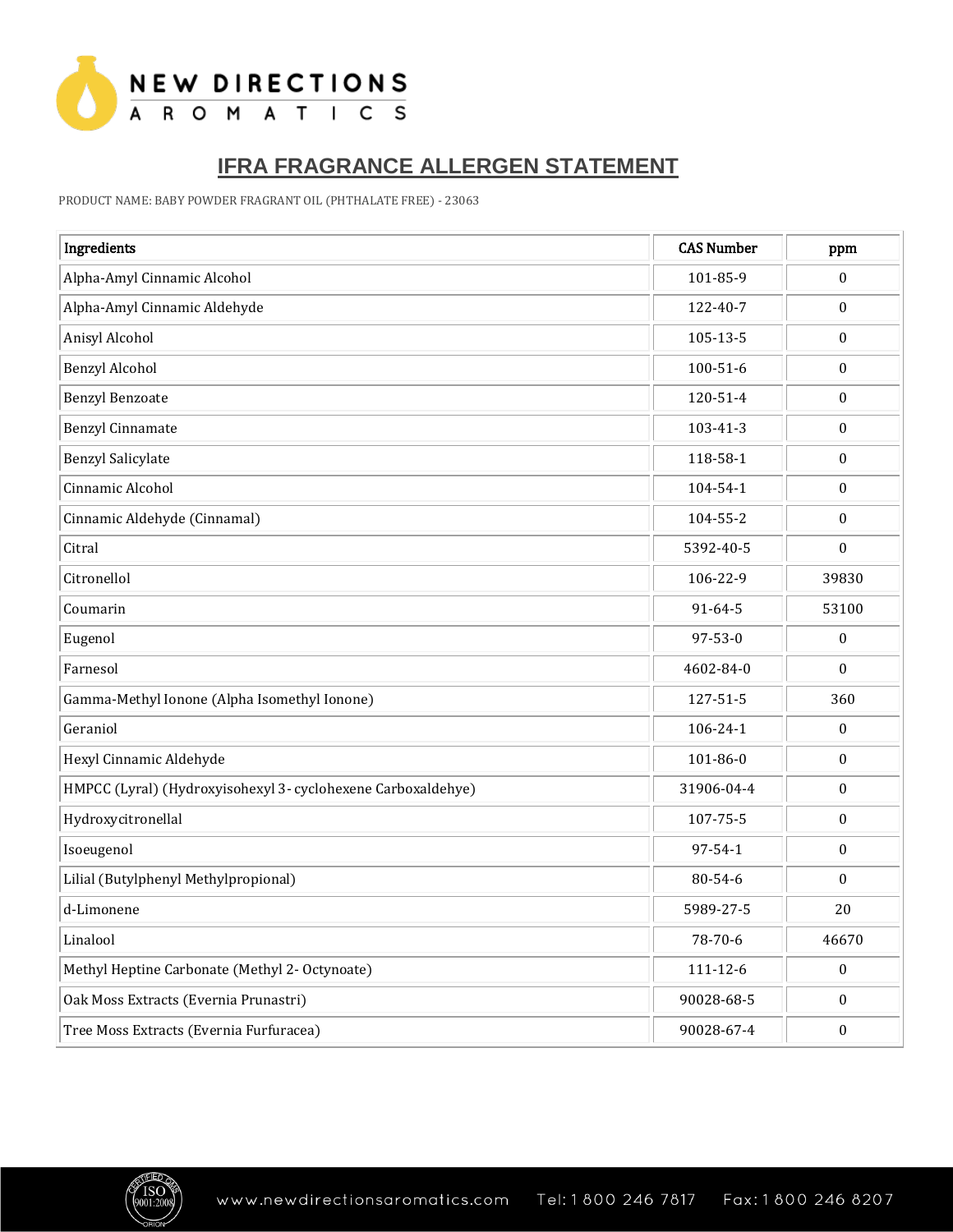

# **CRUELTY-FREE STATEMENT**

## **PRODUCT NAME: BABY POWDER FRAGRANT OIL (PHTHALATE FREE) - 23063**

We hereby certify that this product has not been tested on animals.

#### Disclaimer & Caution

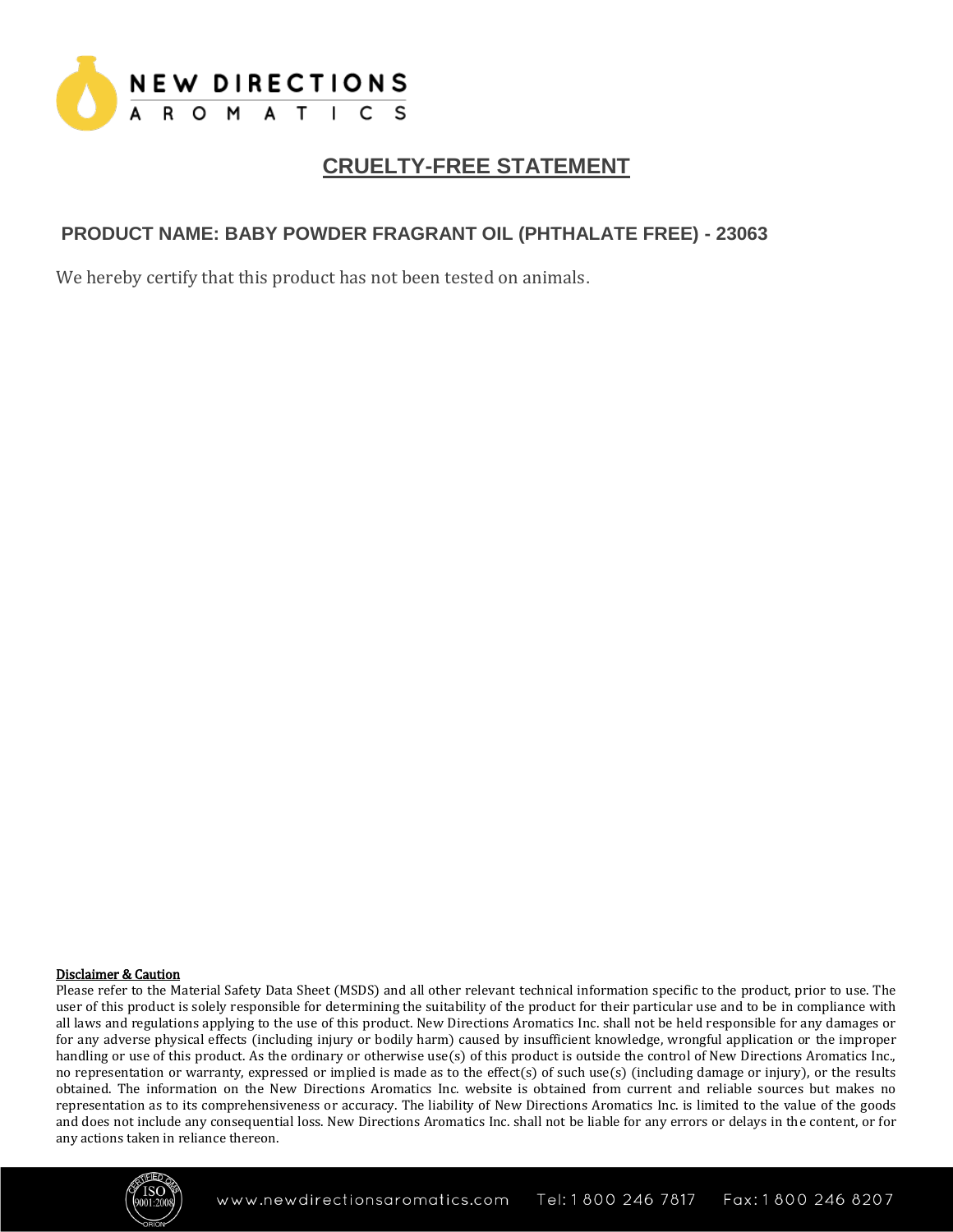

## **DECLARATION OF BOVINE SPONGIFORM ENCEPHALOPATHY (BSE)/ TRANSMISSIBLE SPONGIFORM ENCEPHALOPATHY (TSE)**

## **PRODUCT NAME: BABY POWDER FRAGRANT OIL (PHTHALATE FREE) - 23063**

We hereby confirm that this product is free of BSE/TSE.

#### Disclaimer & Caution

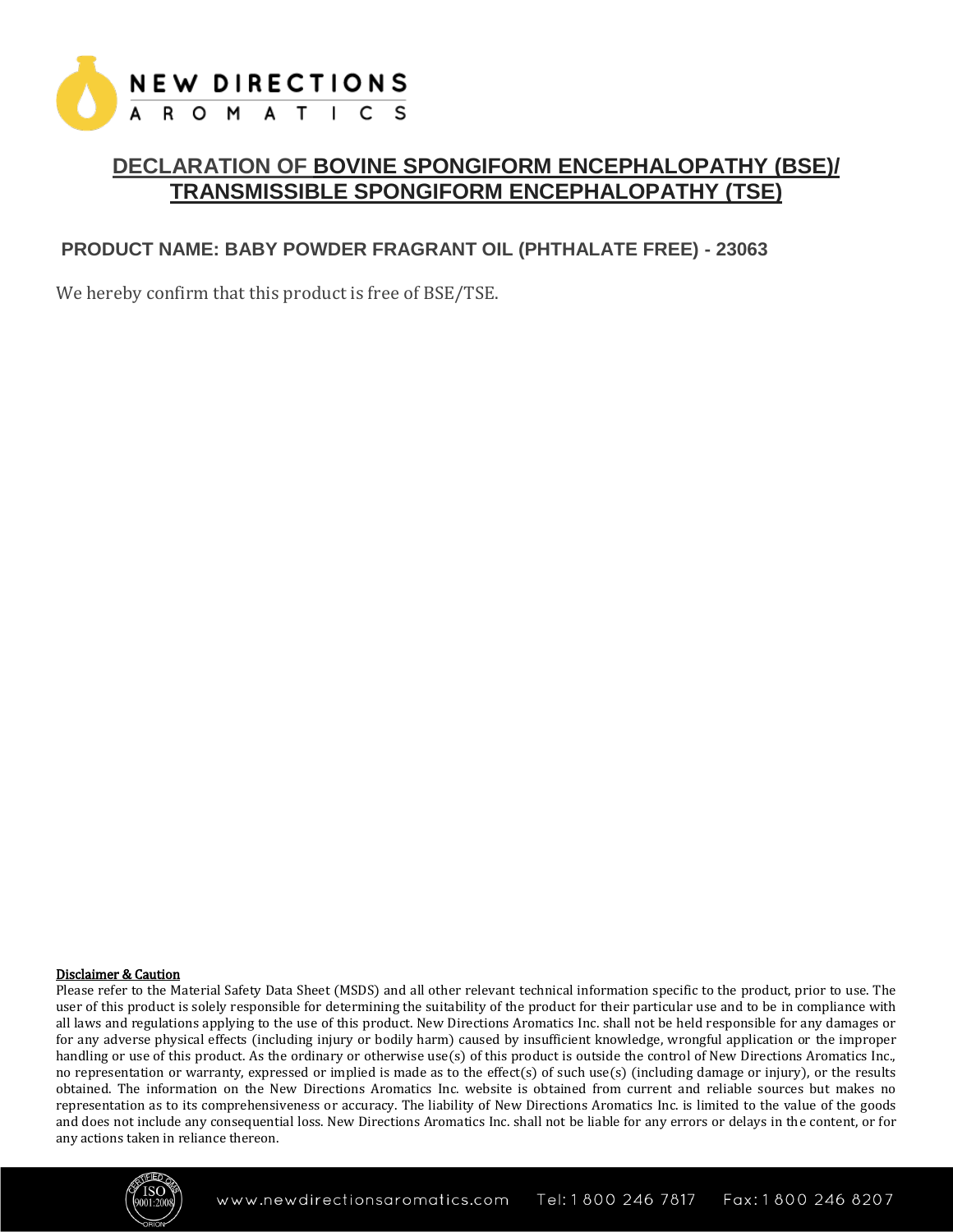

# **KOSHER STATEMENT**

## PRODUCT NAME: BABY POWDER FRAGRANT OIL (PHTHALATE FREE) - 23063

We hereby certify that this product is certified Kosher.

#### Disclaimer & Caution

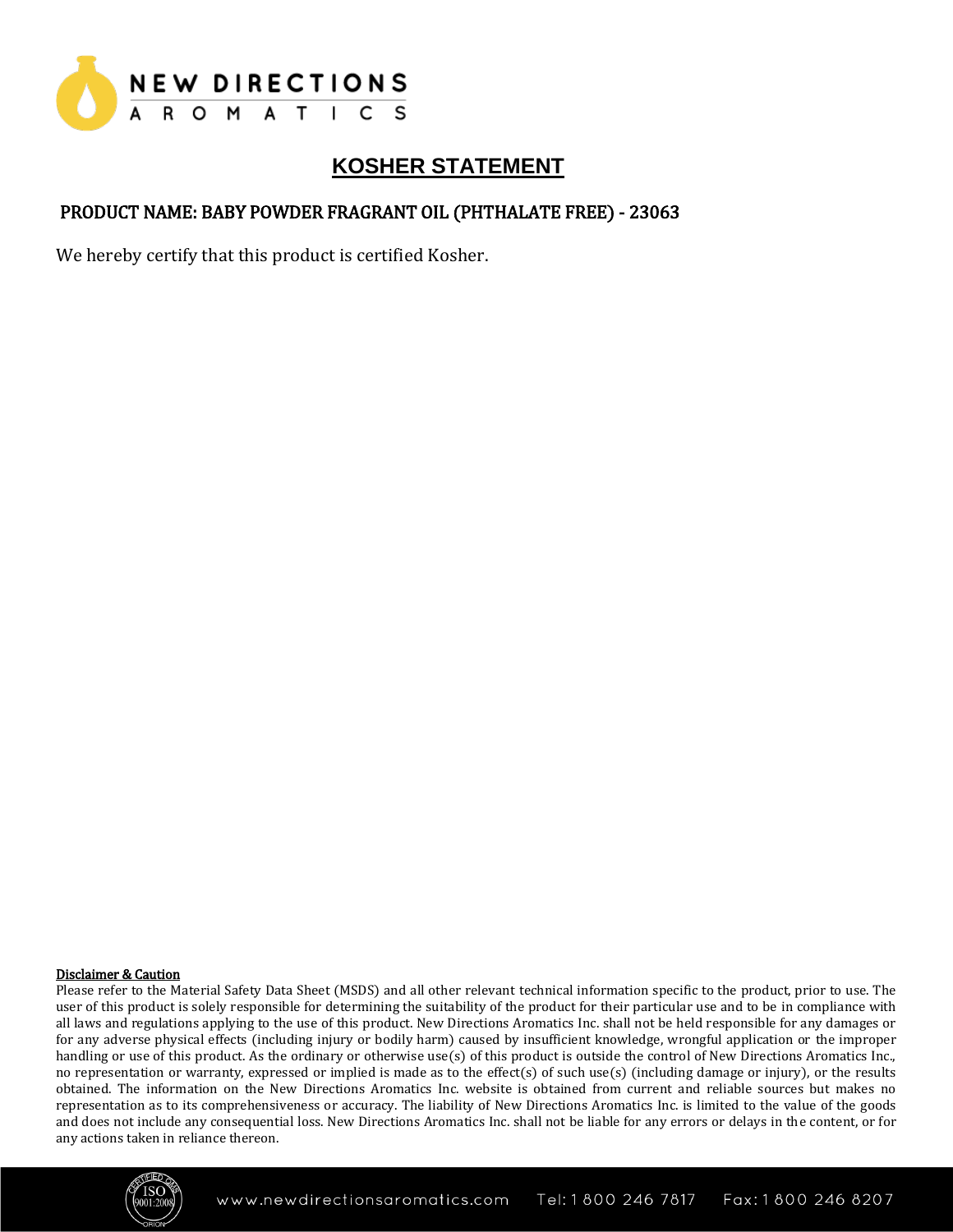

# **VEGAN STATEMENT**

## **PRODUCT NAME: BABY POWDER FRAGRANT OIL (PHTHALATE FREE) - 23063**

We hereby certify that this product is certified vegan.

#### Disclaimer & Caution

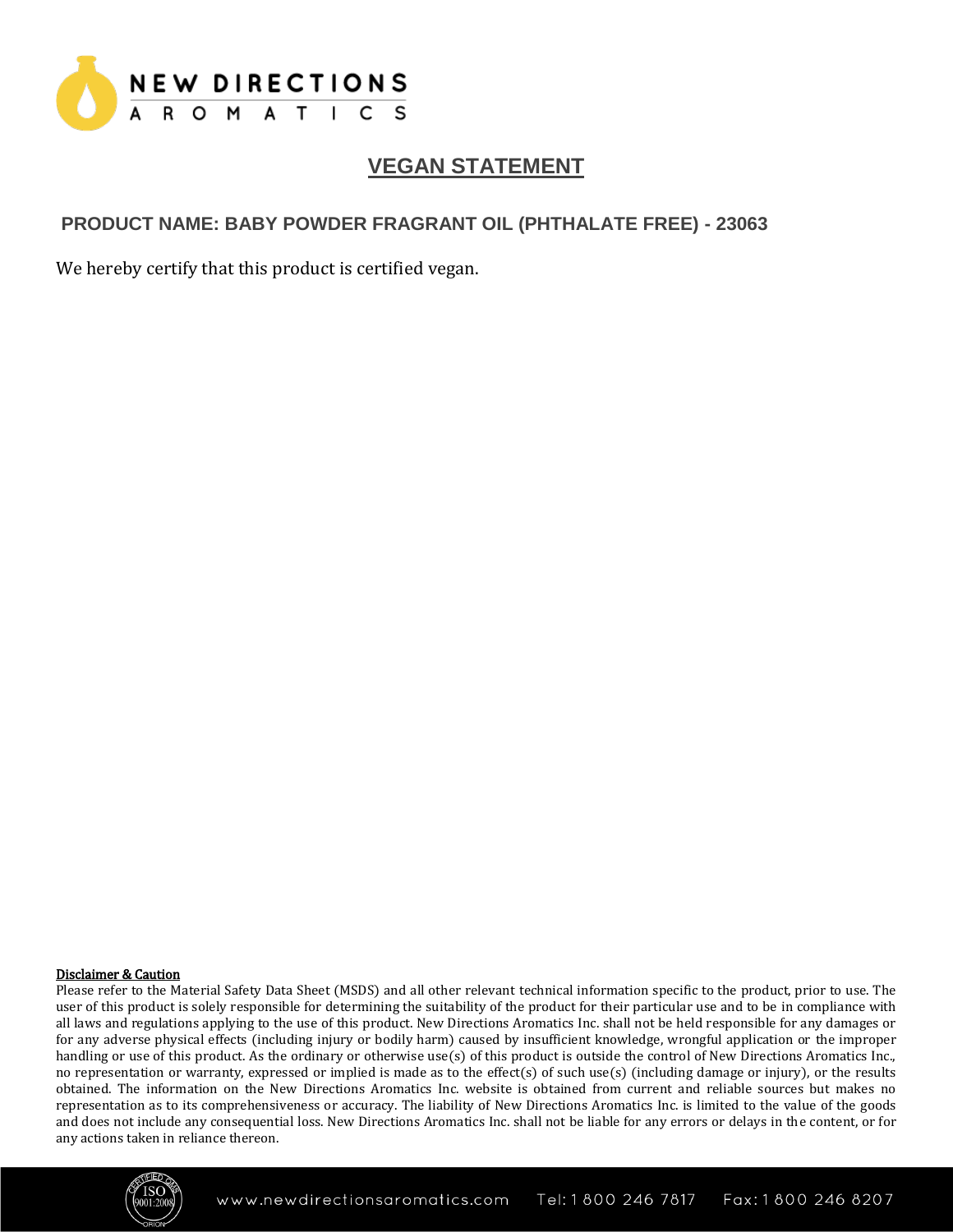

# **DECLARATION OF CALIFORNIA PROPOSITION 65 COMPLIANCE**

## PRODUCT NAME: BABY POWDER FRAGRANT OIL (PHTHALATE FREE) - 23063

We hereby confirm that this product is in compliance with California Proposition 65.

#### Disclaimer & Caution